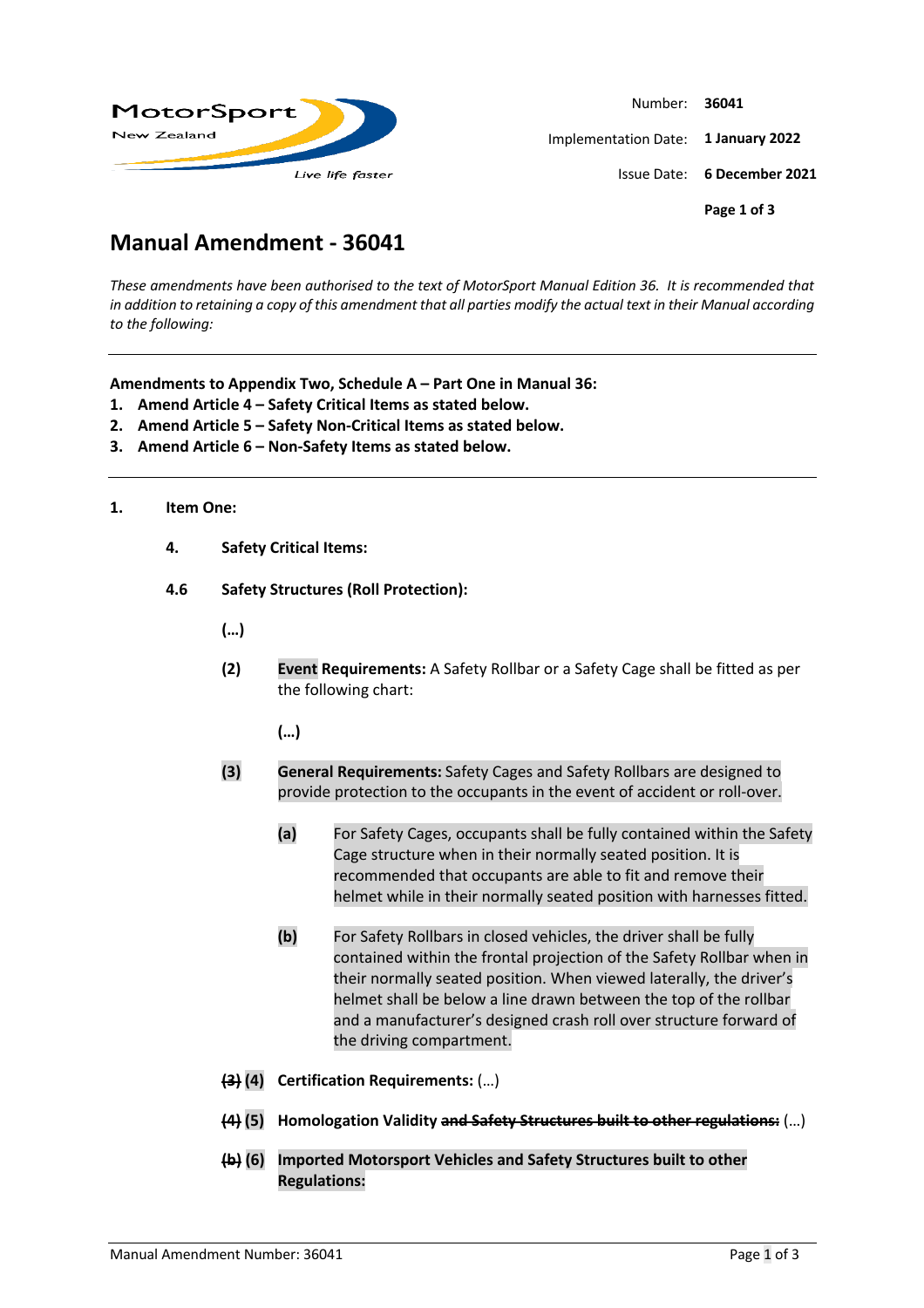- **(b) (a)** Safety structures fitted to overseas vehicles that are being permanently imported for use on a permanent basis in New Zealand may be accepted for homologation by MotorSport NZ provided the following is achieved;
	- (…)
- **(5) (7) Modifications and/or Repairs:** (…)
- **(6) (8) Protective padding:** (…)
- **(7) (9)** Where any doubt may exist as to the requirements for Safety Structures, advice should be sought from the MotorSport NZ Technical Department.

**Reason:** *To provide clear recommendations for head clearance in vehicles with safety cages and separate out the historic allowance for NZ built structures from the requirements for vehicles imported into NZ.*

#### **2. Item Two:**

## **5. Safety Non-Critical Items**

**5.11 Windows:** shall meet the following requirements;

**(…)**

- **(6) Decals and Stickers and Overlays:** May only be applied to windows where they do not unduly affect the driver's vision. Specifically, the following conditions apply:
	- **(a) Directly applied to the:**
		- **(…)**
		- **(iii)** Rear side windows shall be limited to competition numbers, and competitor names, and Class identification decals (if applicable) and/or

**(…)**

**Reason:** *Provides the ability to apply Class Identification details adjacent to Name on rear side windows.*

## **5.3 Service Fluid Lines:**

**(…)**

- **(2) Lines Located in the Cockpit:** All lines may be routed through the cockpit although this is not recommended for lubricating oils and/or coolants. The following conditions apply:
	- **(…)**